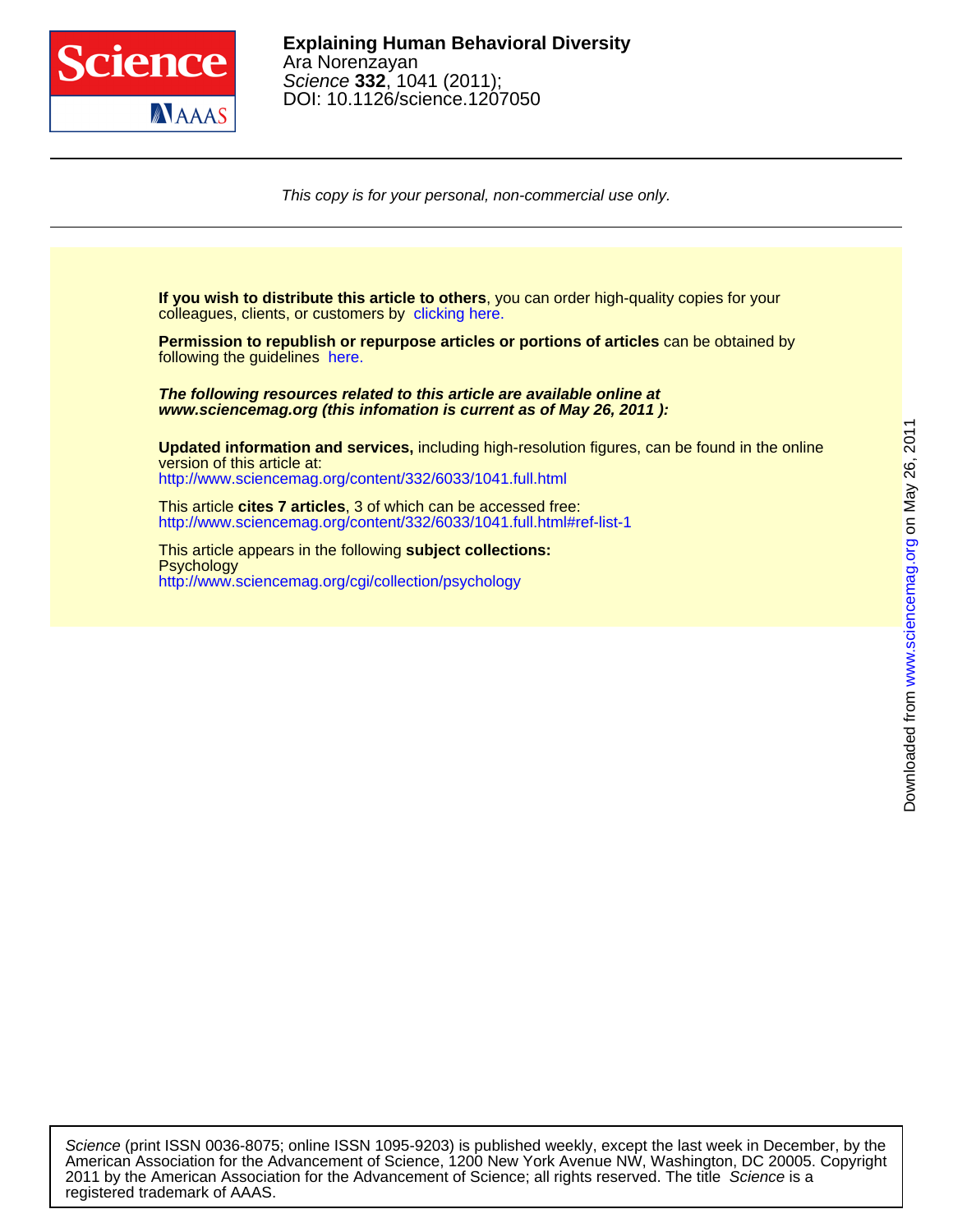Similar chameleon magnets were initially demonstrated by Ohno *et al.* (6), but they operated at cryogenic temperatures (about 25 K) and required very large applied voltages (±125 V). What allowed Yamada *et al*. to produce magnetic order at room temperature (300 K) and require only a few volts to turn the ferromagnetism on and off was a clever twist on the standard FET principle  $(3, 5, 5)$ *7*). Very large electric fields can irreparably damage materials—they act like a lightning strike. The maximum carrier density that can be reversibly induced in a material occurs at a field strength known as the breakdown electric field. Yamada et al. incorporated an electrochemical cell into a FET and effectively increased both the breakdown field and the maximum carrier density that can be added to a semiconductor by a factor of 10. The more carriers, the more their spin can promote a robust ferromagnetic alignment that can persist at higher temperatures.

With ferromagnetic alignment in place, the challenge remains to detect it. For example, tiny magnetic nanoclusters may form and give a spurious magnetization  $(1, 8)$  that is not tunable with an electric field and lacks chameleon features. The authors measured the anomalous Hall effect (AHE), first reported in 1880 (9), which yields a voltage  $(V_{\text{AH}})$ , or equivalently conductivity  $(\sigma_{AH})$ , in the direction transverse to the charge flowing through the material. With imbalance in the electron spin populations, the AHE arises from the coupling of spin and orbital properties of the carriers, which produces asymmetry of the scattering: Carriers of opposite spins ("up" or "down") are deflected in opposite directions, transverse to the charge current (see the figure, panel E). By carefully comparing AHE for samples with carrier density altered by chemical or electric field doping, the authors provide strong support for the idea that the magnetization comes from mobile magnetic messengers (10).

What are the next steps, and can we expect further surprises? Unlike in chameleon magnets, ferromagnetism in semiconductors can have different origins and can be independent of electric fields ( *11*). To simplify quests for other chameleon magnets, complementary measurement techniques could overcome challenges associated with constant-current measurements, in which genuine material properties can become obscured if the current flows nonuniformly along an atypical path. One possible approach is to perform higher-frequency (infrared) AHE measurements ( *12*), which could reduce these difficulties and directly probe how the carriers in the host semicon-

ductor are altered with the addition of magnetic ions.

It would also be important to understand how changing the carrier density modifies the maximum temperature for the onset of ferromagnetism. The elegant spin alignment in ferromagnets tends to be fragile at elevated temperatures. Heat ruins the order of nicely aligned spins in the same way that it ruins the order in a snowflake by melting. However, with chameleon magnets, the reverse may be possible. Heating semiconductors creates extra carriers, which could strengthen their role as magnetic messengers and could conceivably overcome the usual role of heat as the main foe of ferromagnetism ( *13*, *14*).

Chameleon magnets could also help us make more versatile transistors and bring us closer to the seamless integration of memory and logic by providing smart hardware that can be dynamically reprogrammed for optimal performance of a specific task  $(1, 15)$ . Large applied magnetic fields can enforce the spin alignment in semiconductor transistors (*16*). With chameleon magnets, such alignment would be tunable and would require no magnetic field and could revolutionize the role ferromagnets play in technology.

#### References

- 1. I. Žutić *et al*., *Rev. Mod. Phys.* 76, 323 (2004).
- 2. S. Maekawa, Ed., *Concepts in Spin Electronics* (Oxford Univ. Press, Oxford, 2006).
- 3. Y. Yamada *et al*., *Science* 332, 1065 (2011).
- 4. C. H. Ahn *et al*., *Rev. Mod. Phys.* 78, 1185 (2006).
- 5. K. Ueno *et al*., *Nat. Mater.* 7, 855 (2008).
- 6. H. Ohno *et al*., *Nature* 408, 944 (2000).
- 7. M. Endo *et al*., *Appl. Phys. Lett.* 96, 022515 (2010).
- 8. S. R. Shinde *et al*., *Phys. Rev. Lett.* 92, 166601 (2004).
- 9. M. I. Dyakonov, Ed., *Spin Physics in Semiconductors* (Springer, Berlin, 2008).
- 10. H. S. Hsu *et al*., *Appl. Phys. Lett.* 96, 242507 (2010).
- 11. M. Venkatesan *et al*., *Nature* 430, 630 (2004).
- 12. G. Acbas *et al*., *Phys. Rev. Lett.* 103, 137201 (2009).
- 13. A. G. Petukhov *et al*., *Phys. Rev. Lett.* 99, 257202 (2007).
- 14. M. J. Calderón, S. Das Sarma, *Phys. Rev. B* 75, 235203 (2007).
- 15. H. Dery *et al.*, http://arxiv.org/abs/1101.1497 (2011).
- 16. N. Rangaraju *et al*., *Phys. Rev. Lett.* 105, 117202 (2010).

10.1126/science.1205775

### BEHAVIOR

# **Explaining Human Behavioral Diversity**

#### **Ara Norenzayan**

A study of 33 nations explores the ecological, historical, and cultural foundations of behavioral differences.

People have been captivated and puzzled<br>by human diversity since ancient times.<br>In today's globalized world, many of<br>the key challenges facing humanity such by human diversity since ancient times. In today's globalized world, many of the key challenges facing humanity, such as reversing climate change, coordinating economic policies, and averting war, entail unprecedented cooperation between cultural groups on a global scale. Success depends on bridging cultural divides over social norms, habits of thinking, deeply held beliefs, and values deemed sacred. If we ignore, underestimate, or misunderstand behavioral differences, we do so at everyone's peril.

When it comes to understanding these differences, getting the science right is more important than ever. Ironically, one reason that the scientific study of human thought and behavior is so daunting, fascinating, and often controversial is precisely because, more than any other species, so much of human behavior is subject to considerable population variability. To better understand both this variability and humanity's shared characteristics, in recent years researchers in the social, behavioral, cognitive, and biological sciences have been using a variety of methods (including ethnographic and historical studies, experiments, and surveys) to deepen and extend our knowledge of cultural differences. These research programs are producing quantifiable, falsifiable, and replicable results. On page 1100 of this issue, for example, Gelfand *et al*. ( *1*) report on an ambitious 33-nation study that compares the degree to which societies regulate social behavior and sanction deviant behavior. It highlights differences between "tight" cultures with strong norms and high sanctioning, and "loose" cultures with weak norms and low sanctioning.

Gelfand *et al*. surveyed 6823 people in the 33 nations, asking them to rate the appropriateness of 12 behaviors (such as eating or crying) in 15 situations (such as being in a

Department of Psychology, University of British Columbia, Vancouver, BC V6T1Z4, Canada. E-mail: ara@psych.ubc.ca